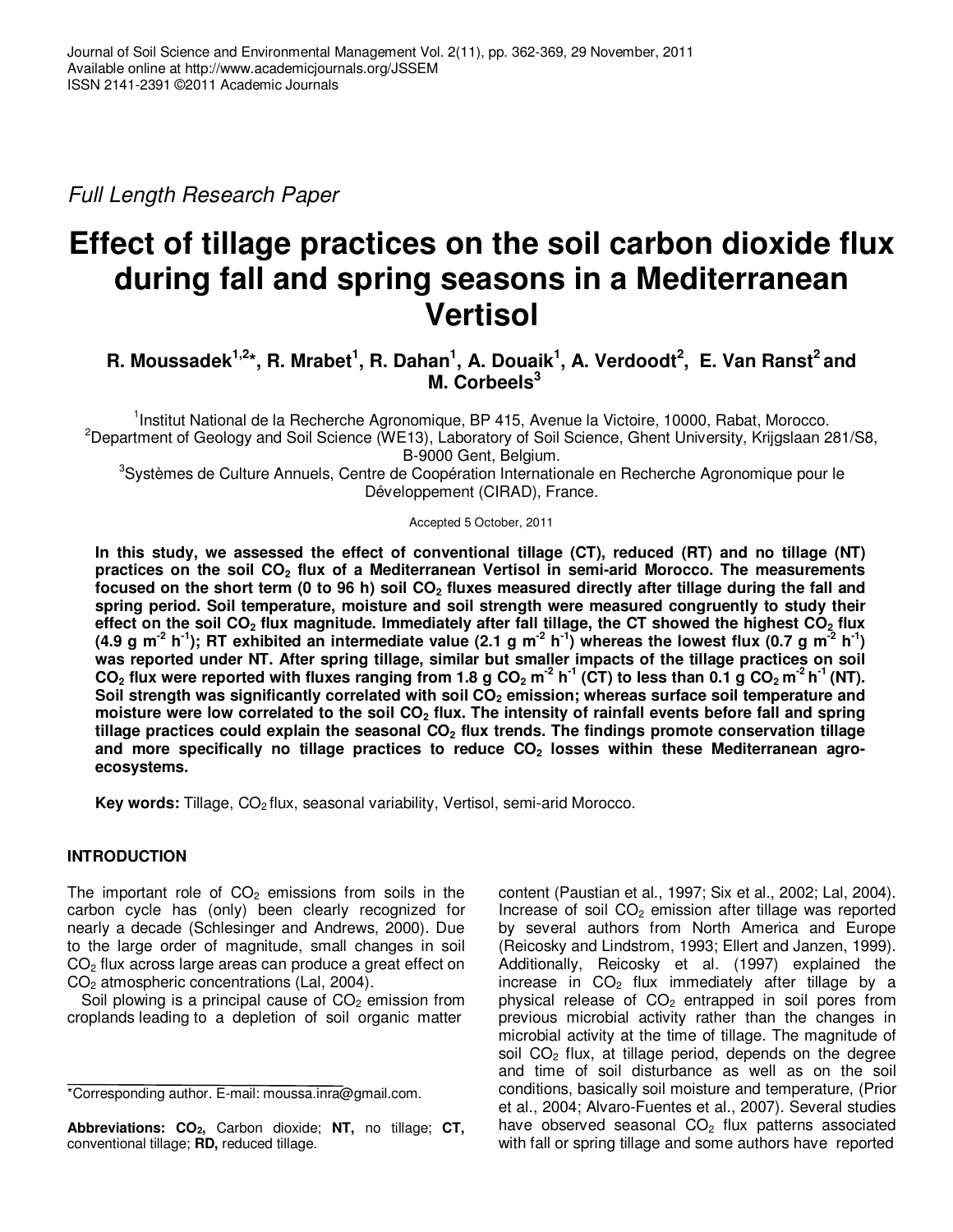| Depth (cm) | Clay<br>(%) | Silt<br>(%) | Sand $(\%)$ | pH(1:1 H <sub>2</sub> O) | $P_2O_5$ (mg/kg) | $K_2O$<br>(mg/kg) |
|------------|-------------|-------------|-------------|--------------------------|------------------|-------------------|
| $0 - 20$   | 50.0        | 37.3        | 12.7        | 7.83                     | 19.61            | 323               |
| $20 - 40$  | 51.3        | 38.2        | 10.5        | 8.26                     | 4.24             | 184               |
| 40-90      | 52.5        | 35.1        | 12.4        | 8.60                     | 0.53             | 145               |

**Table 1.** Selected soil properties at the start of the experiment.



**Figure 1.** Long-term average and 2009 to 2010 cropping season values of rainfall and temperature at the Merchouch research station.

that soil microclimate conditions during tillage events played an important role in  $CO<sub>2</sub>$  emission. Reicosky and Lindstrom (1993) and La Scala et al. (2001) reported that the increased  $CO<sub>2</sub>$  losses during fall tillage were due to a higher degree of soil disturbance and residue incorporation in soil. Similar findings have been reported during spring tillage practices (Reicosky et al., 1997; Ellert and Janzon, 1999; Prior et al., 2004). Other authors did not detect an immediate sharp increase of soil  $CO<sub>2</sub>$  following spring tillage and explained this by the impact of soil climate parameters (soil moisture and temperature) on soil respiration during tillage (Hendrix et al., 1988).

In the Mediterranean region, the tilled soils are generally characterized by relatively low soil moisture contents and high temperatures. This research aimed to assess the soil carbon flux under these climatic conditions of fall and spring tillage. Hence, the specific objectives of this study were (1) to quantify the seasonal, short (0 to 24 h) and midterm (24 to 96 h)  $CO<sub>2</sub>$  flux after fall and spring tillage in response to contrasting tillage systems and (2) to identify the soil properties that may explain variations in the soil respiration. The obtained results contribute to a better understanding of seasonal  $CO<sub>2</sub>$  fluxes in general and to define the optimum tillage operations that can

decrease soil  $CO<sub>2</sub>$  emission of Vertisols in the semi-arid Mediterranean region.

#### **MATERIALS AND METHODS**

#### **Location, climate and soil**

The experiment was conducted at the Merchouch research station of the National Institute of Agricultural Research (INRA), located 60 km south of Rabat (Latitude 33°37 N and Longitude 6°43 W). The site is characterised by a flat topography and is dominated by poorly drained Vertisols (Chromic Calcixererts) that are slightly alkaline and have low organic matter contents but adequate phosphorus (P) and potassium (K) levels in the surface horizons (Table 1).

The mean long-term annual precipitation and temperature are 410 mm and 23°C, respectively. Monthly average precipitation and temperature during the 2009 to 2010 cropping season as well as the long term (40-year) average values are shown in Figure 1. Daily temperature and precipitation were measured using automated weather stations nearby the experiment.

#### **Experiment layout and treatments**

The study was conducted on a 1.5 ha plot that has been under fallow and disked in spring for weed control during 2 years before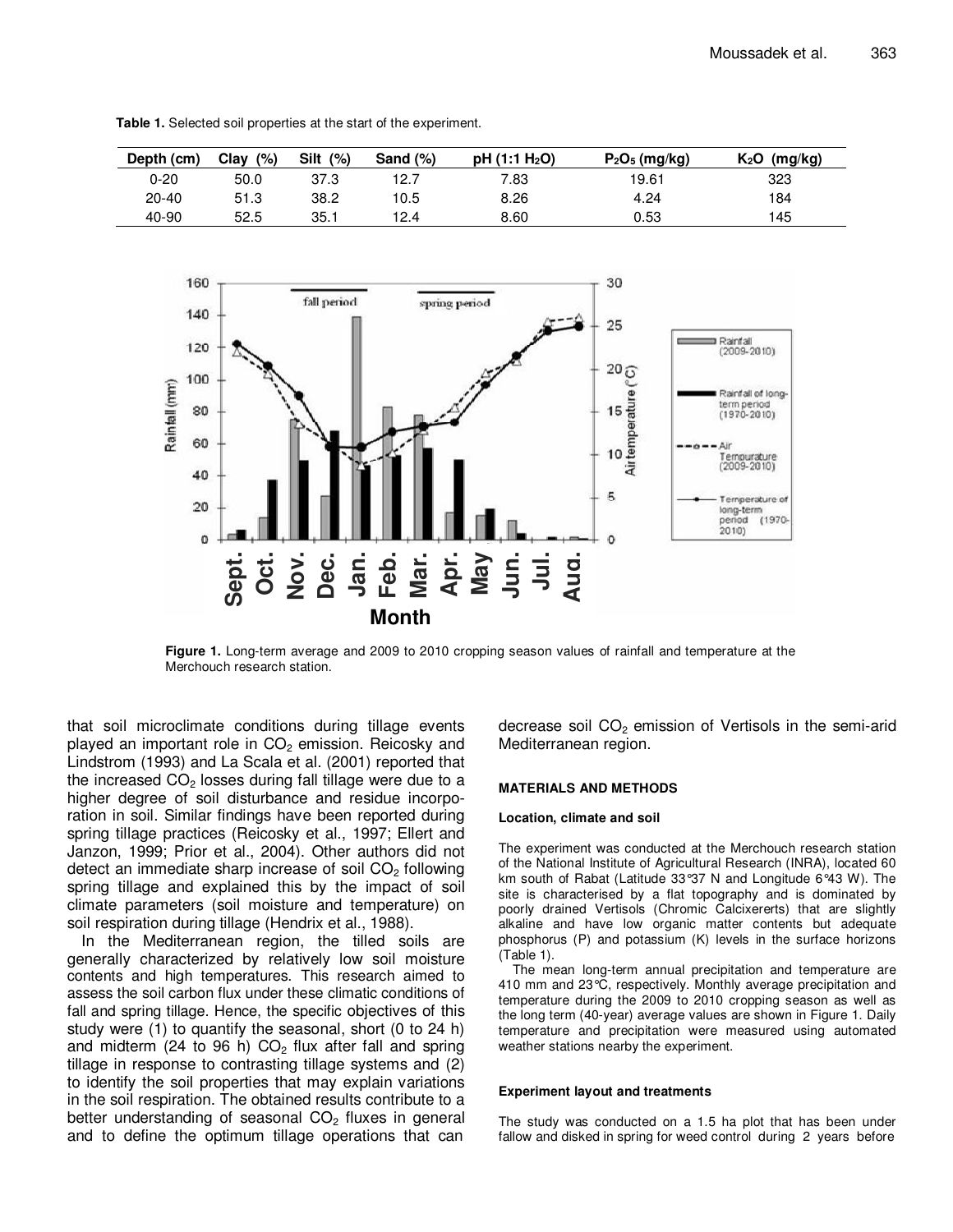starting the experimentation in 2009. The land was subdivided into 2 equal subplots of 0.75 ha. The first subplot was used for fall tillage practices and the second for spring tillage operations. On 14 November 2009, the first subplot was divided into 12 small plots (50  $\times$  10 m) arranged in a randomized complete block design with 4 treatments, each replicated 3 times. The treatments were (1) disk plough; and (2) chisel as conventional tillage; (3) tine harrow as reduced tillage and (4) no tillage. In spring (12 April, 2010), the same tillage treatments were applied in the second subplot using the same experimental design.

The disk plough practice consisted of a tandem disk harrow (John Deer type -215) operated at about 25 cm depth and with a width of 4 m. The disk blades were spaced at 22.8 cm and had a radius of 25 cm. The disk angle was adjusted to about 14.5°. The chisel treatment operated at 20 cm and consisted of 11 rigid shanks of 18 cm width and spaced 28 cm apart. The rigid tine harrow consists of four bars. The harrow was tilling at less than 15 cm soil depth with a width of 1.8 m. In the last treatment, the no-tillage plots were left undisturbed. The soil organic carbon and the amount of residues were the same for the different tillage treatments.

#### **Soil CO2 measurement**

Soil CO<sub>2</sub> emission was measured using a chamber system (ACE-Automated Soil CO<sub>2</sub> Exchange System). Measurements are typically made by measuring the rise in  $CO<sub>2</sub>$  concentrations inside the chamber. The chamber automatically opens between analysis cycles allowing ambient conditions to reach the soil. Soil CO<sub>2</sub> flux was calculated from the difference in CO<sub>2</sub> concentrations between air entering and leaving the chamber. The chamber had a cylindrical diameter of 23 cm, covering a soil surface of 415 cm<sup>2</sup>. To prevent CO<sub>2</sub> leakage to atmosphere, the chamber was inserted 5 cm into the soil. The first flux reading was taken 3 min after the chamber was installed in order to avoid possible unrealistic values caused by the disturbance produced after placing the chamber into the soil (Pumpanen et al., 2004).

In each of the 12 small plots, soil  $CO<sub>2</sub>$  flux was measured randomely at 24 h before and immediately after tillage operations with 24 h interval (0, 24, 48 and 96 h) in fall and spring. To determine the cumulative  $CO<sub>2</sub>$  flux, a trapezoidal function was used (Alvaro-Fuentes et al., 2007).

#### **Soil water content and soil temperature**

Soil temperature and water content were measured at the same times and locations when  $CO<sub>2</sub>$  emission was measured. A soil sample was collected at the surface horizon (0 to 5 cm) to determine the gravimetric soil water content by oven drying at 105°C. Soil temperature was measured with a hand-held probe (ECT, decagon model) which was inserted 5 cm into the soil near the  $CO<sub>2</sub>$ chamber.

#### **Soil strength**

Immediately after tillage operations, soil strength was measured throughout the topsoil 50 cm soil depth at 10 randomly located points in each of the treatments. Measurements were done using a Rimik CP- 20 cone penetrometer (base area 2 cm<sup>2</sup>, angle 60 $^{\circ}$ ). The initial soil water content was determined by the gravimetric method in order to take into account the effect of soil moisture on soil strength.

#### **Statistical analysis**

The collected data were subjected to a statistical analysis using

SPSS. Since we are interessted in comparing the tillage effect on CO2 flux for each season and each time period, analysis of variance (ANOVA) was used to study the difference between tillage treatments and least significant difference method (LSD) was applied for comparison of treatment means. Correlations between the soil  $CO<sub>2</sub>$ flux and soil temperature, soil moisture and soil strength were determined and tested for their significance using the Pearson correlation coefficient.

#### **RESULTS AND DISCUSSION**

ANOVA was done, reconsidering all factors (season, time and tillage). The result of this analysis showed that there is a very highly significant difference (p<0.001) between the two season (fall, spring). Therefore, the subsequent analysis was done seprately for each season.

#### **Soil CO2 emission in fall tillage**

Figure 2 shows that both the conventional (chisel and disk) and reduced (harrow) tillage practices in the fall both caused an immediate sharp increase in soil  $CO<sub>2</sub>$  flux within 24 h time. In contrast, the no-tillage practice did not result in a significant change of the soil  $CO<sub>2</sub>$  flux.

The chisel tillage showed the highest  $CO<sub>2</sub>$  fluxes (4.9 g  $m<sup>-2</sup>$  h<sup>-1</sup>) followed by the disk tillage (3.9 g m<sup>-2</sup> h<sup>-1</sup>). The reduced tillage (harrow) exhibited intermediate values  $(2.1 \text{ g m}^{-2} \text{ h}^{-1})$  followed by the no-tillage treatment, which had the lowest  $CO<sub>2</sub>$  flux (0.7 g m<sup>-2</sup> h<sup>-1</sup>). The 4 treaement were highly significantly different from each other (p  $< 0.001$ ).

These findings reflect the degree of soil disturbance that the chisel and disk treatments implemented. In fact, the disk and chisel treatment resulted in a more soil disturbance (Raper, 2002). 24 h after tillage, the  $CO<sub>2</sub>$  flux had already decreased to remain more or less constant up to the end of the measurements (Figure 2).

The same trend was reported by Alvaro-Fuentes et al. (2007) under semi-arid conditions in Spain, where the  $CO<sub>2</sub>$  flux immediately obtained after fall tillage ranged between 3 to 13 g  $m^{-2}$  h<sup>-1</sup>, while the no-tillage treatment had a lower  $CO<sub>2</sub>$  value (less than 1 g m<sup>-2</sup> h<sup>-1</sup>). Similarly, Reicosky et al. (1997) reported that the amount of  $CO<sub>2</sub>$ emitted immediately after tillage was proportional to the degree of soil disturbance produced while no-tillage was not inducing any significant  $CO<sub>2</sub>$  flux.

#### **Soil CO2 emission in spring tillage**

The soil  $CO<sub>2</sub>$  emissions were lower in the spring tillage treatments compared to those observed in the fall tillage operations (Figure 3).  $CO<sub>2</sub>$  flux values ranged from 0.8 (harrow) to  $1.8 \text{ g m}^{-2}$  h<sup>-1</sup> (disk). The chisel treatment had an intermediate value  $1.4 \text{ g m}^2$  h<sup>-1</sup>. No significant difference was observed between the disk and chisel treatments, but the reduced tillage and no-tillage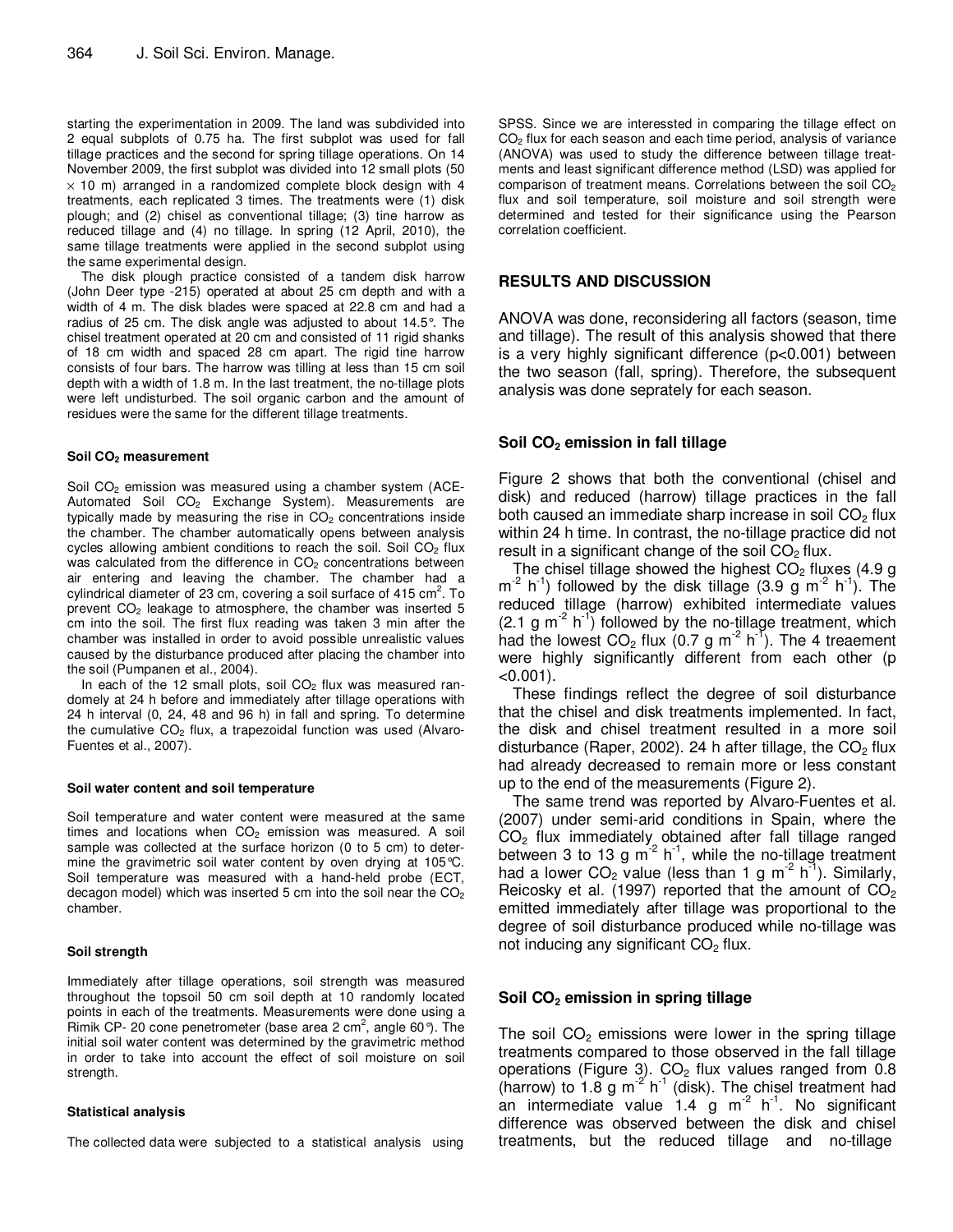

Figure 2. Soil CO<sub>2</sub> flux associated with fall tillage treatments (for the same hour, treatments with the same letter are not significantely differents, (LSD test, p<0.05).



Figure 3. Soil CO<sub>2</sub> flux associated with spring tillage treatments (for the same hour, treatments with the same letter are not significantely differents, (LSD test, p<0.05).

treatments exhibited significantly lower  $CO<sub>2</sub>$  fluxes. Alvaro-Fuentes et al. (2007) found a similar trend in  $CO_2$ fluxes that ranged between 0.1 and 1.2 g  $m^2$  h<sup>-1</sup> immediately after no tillage and conventional spring tillage, respectively.

# **Effect of soil temperature and moisture content on the soil CO2 flux**

Figure 4 shows that the soil water content (SWC) and soil temperature (T) measured at 24h time steps before and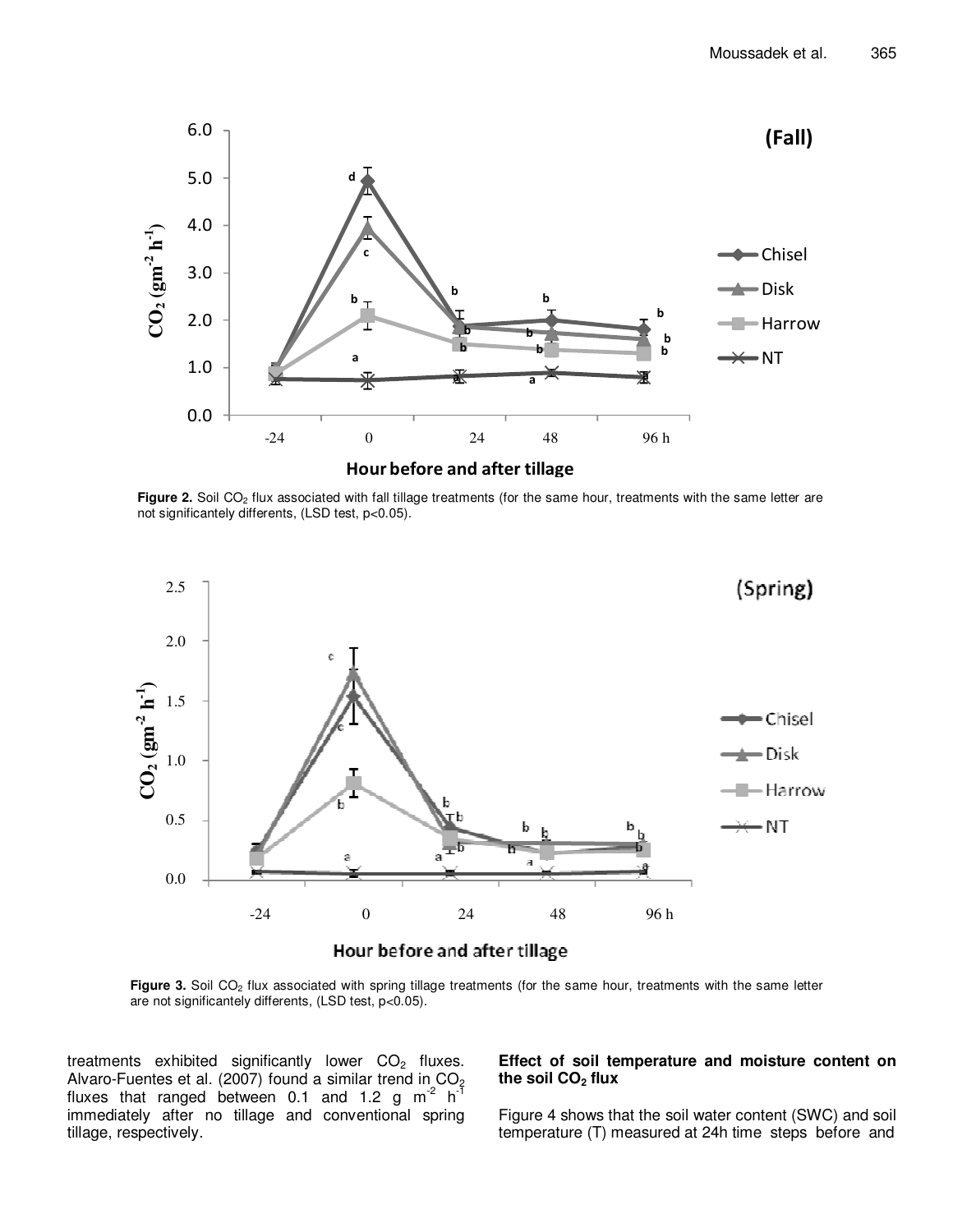



Figure 4. Topsoil (0 to 5 cm) water content (SWC) under different tillage treatments and mean soil (0 to 5 cm) and air temperature before and after tillage during the (a) fall and (b) spring. (\*) means the presence of significant differences between treatments.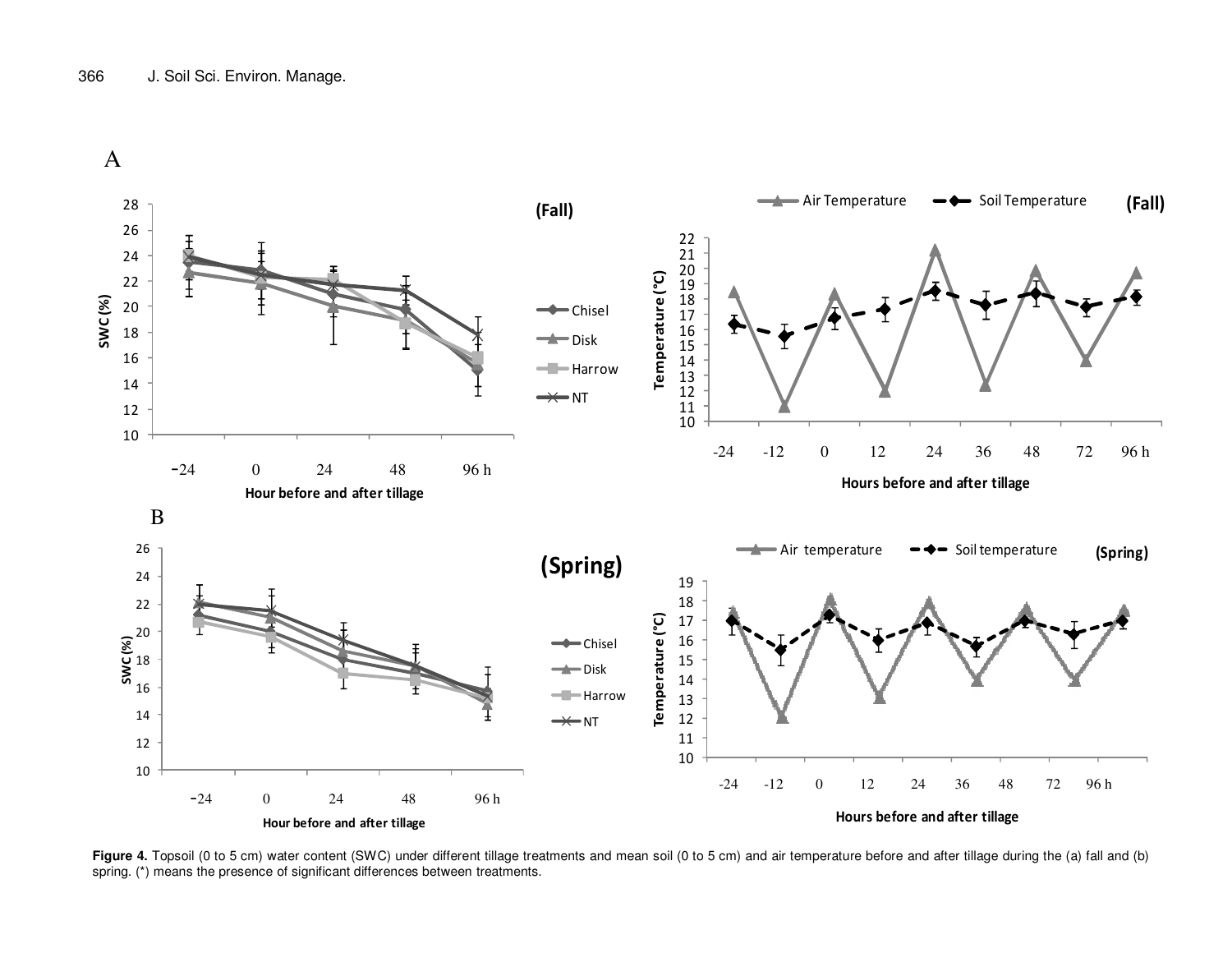| Variable   |      | $CO2$ flux (Fall) | $CO2$ flux (Spring) |      |  |
|------------|------|-------------------|---------------------|------|--|
|            |      |                   |                     |      |  |
| <b>SWC</b> | 0.22 | 0.54              | 0.42                | 0.51 |  |
|            | 0.05 | 0.91              | 0.36                | 0.19 |  |

**Table 2.** Pearson's correlation coefficients between soil CO<sub>2</sub> flux and soil water content and soil temperature in fall and spring tillage.

SWC - soil water content at (0-5 cm); T - soil temperature at (0-5 cm).

after the tillage applied in fall and spring. For all treatments, soil moisture decreased slightly after tillage events in fall and spring but no significant difference was observed between tillage treatments in both seasons. Mrabet (2002) reported that the soil moisture decrease after tillage is due to high soil water evaporation in this semi-arid area.

Also, soil surface (0 to 5 cm) temperature (T) was not significantly affected by tillage practices and no significant differences were observed between treatments at fall and spring. Several authors reported similar insignificant effects of tillage operations on soil temperature and moisture in similar semi-arid conditions (Alvaro-Fuentes et al. 2007).

Soil  $CO<sub>2</sub>$  flux observed in fall and spring period were not correlated to soil water content (SWC) nor to temperature (T) measured at 0 to 5 cm topsoil layer (Table 2). The absence of significant correlation between T and SWC and  $CO<sub>2</sub>$  flux may be related to the fact that those parameters were assessed at surface horizon (0 to 5 cm) only, whereas soil tillage operations were affecting the deeper soil horizons.

#### **Soil strength**

The influence of tillage practices on soil strength measured one hour after tillage is shown in Figure 5. The cone index (C.I.) varied with treatments and depths.The C.I. at 0 to 10 cm depth was significantly higher under notillage compared to the other treatments. This is explained by the immediate effect of soil disturbance under those tillage treatments compared to the no till plots. However, at a depth more than 10 cm, no statistically significant differences in C.I. were found between reduced and no tillage. The chisel and disk treatments exhibited the same trends in both fall and spring.

Soil strength of the topsoil (15 cm) was significantly negatively correlated with the soil  $CO<sub>2</sub>$  flux during fall and spring periods (Table 3). At 20 to 30 cm depth, the correlation was not statistically significant, but clearly showed a negative trend. As C.I. is used as indicator for soil disturbance (Carter et al., 2007), our results showed that soil  $CO<sub>2</sub>$  flux is correlated to the degree of soil disturbance near the soil surface.

# **Cumulative CO2 emission during fall and spring tillage**

Figure 6 indicates the cumulative soil  $CO<sub>2</sub>$  emissions using a simple trapezoidal integration function from 0 to 96 h after tillage in all treatments during the fall and spring periods. In fall period, no significant difference in cumulative  $CO<sub>2</sub>$  loss was observed between the chisel and disk tillage (about 155 g  $m<sup>-2</sup>$ ). The reduced tillage (harrow) exhibited intermediate values (104 g  $m^{-2}$ ) followed by the no-tillage treatment, which had the lowest  $CO<sub>2</sub>$  flux (56 g m<sup>-2</sup> h<sup>-1</sup>). The same trend was observed in spring period. In fact, no significant difference in cumulative  $CO<sub>2</sub>$  loss was observed between the chisel and disk tillage  $(43 \text{ g m}^2)$ . The reduced tillage (harrow) exhibited intermediate values (24 g  $\text{m}^{-2}$ ) followed by the no-tillage treatment, which had the lowest  $CO<sub>2</sub>$  flux (6 g m<sup>-2</sup> h<sup>-1</sup>).

From Figure 6, we conclude that the cumulative  $CO<sub>2</sub>$ higher during fall period compared to spring period. This difference in seasonal  $CO<sub>2</sub>$  fluxes losses during spring and fall can be explained by the greater build-up of  $CO<sub>2</sub>$ in the soil at the time of fall tillage due to microbial breakdown of easy decomposable organic substrates (Prior et al., 2004). Also, the soil  $CO<sub>2</sub>$  reservoir at the time of spring tillage is expected to be lower due to winter losses attributable to both microbial respiration and physical displacement of soil  $CO<sub>2</sub>$  as a result of regular rainfall (Harper et al., 2005).

In fact, in our case study, before fall period (September and October 2009) only 40 mm rainfall occurred in contrast with 300 mm rainfall that occurred before spring period (from January to March 2010) (Figure 1).

# **Conclusion**

This research demonstrates that soil disturbance increases  $CO<sub>2</sub>$  flux immediately after tillage of a semi-arid Vertisol. Yet, the magnitude of the  $CO<sub>2</sub>$  flux changes through the year, with fall tillage exhibiting much higher  $CO<sub>2</sub>$  emissions than spring tillage. The soil  $CO<sub>2</sub>$  flux under no tillage was lower than other treatments during fall and spring periods. The tillage-induced flush  $CO<sub>2</sub>$  was attributed most probably to the soil disturbance, thereby reducing soil strength and promoting  $CO<sub>2</sub>$  diffusion. These findings promote the use of no tillage practices to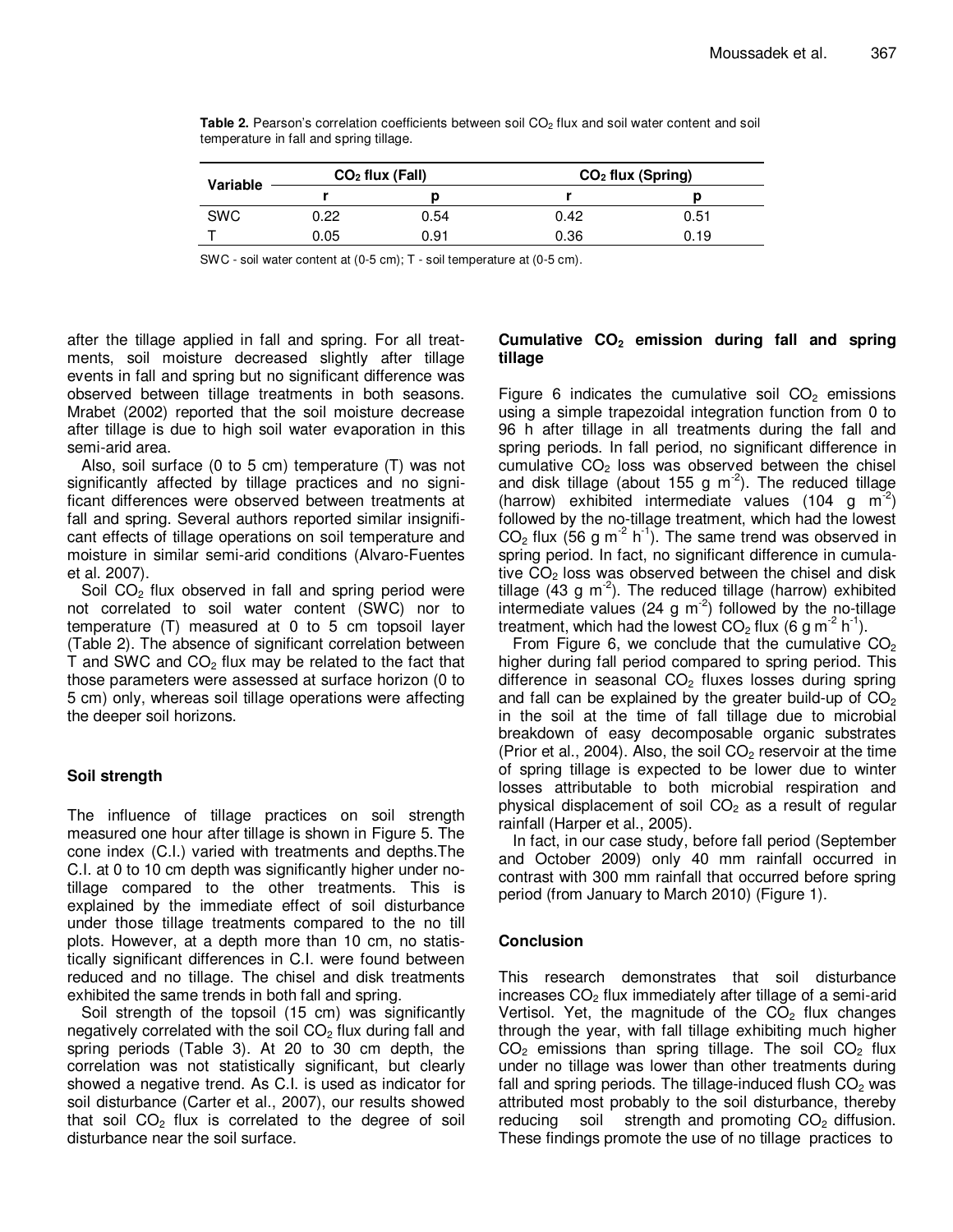

**Figure 5.** Soil strength (C.I) measured 1 h after tillage under different treatments, during fall and spring period. At each depth, (\*) means the presence of significant differences between treatments.

Table 3. Pearson's correlation coefficients between soil CO<sub>2</sub> flux and soil cone index per depth in fall and spring tillage.

| Variable          | $CO2$ flux (Fall) |       | $CO2$ flux (Spring) |       |
|-------------------|-------------------|-------|---------------------|-------|
|                   |                   |       |                     |       |
| $C.I. (0-10 cm)$  | $-0.64$           | 0.032 | $-0.56$             | 0.045 |
| $C.I. (10-20 cm)$ | $-0.45$           | 0.054 | $-0.38$             | 0.063 |
| $C.I. (20-30 cm)$ | $-0.23$           | 0.141 | $-0.31$             | 0.119 |

C.I. – soil cone index.